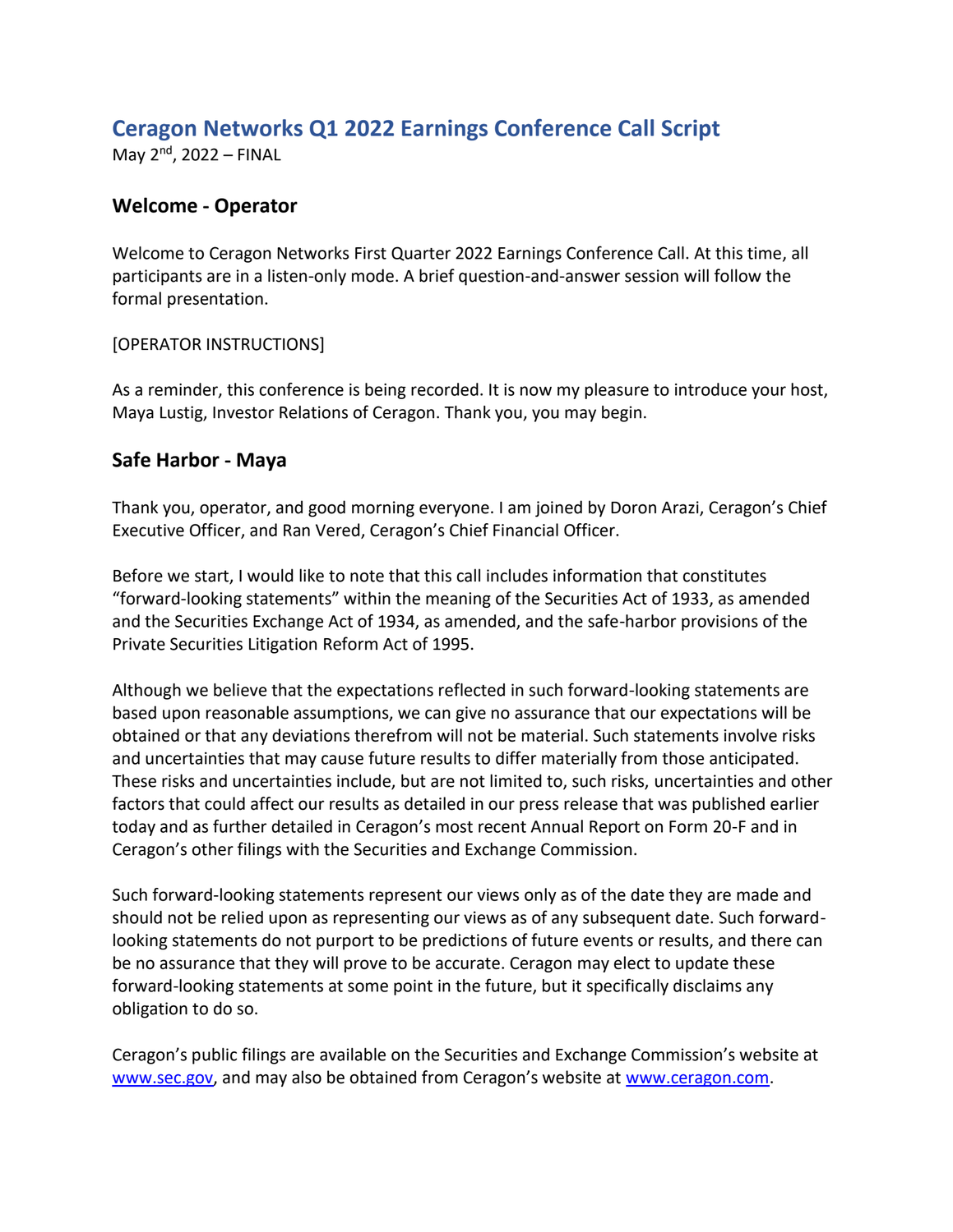Also, today's call will include certain non-GAAP numbers. For a reconciliation between GAAP and non-GAAP results, please see the table attached to the press release that was issued earlier today.

I will now turn the call over to Doron. Please go ahead.

#### **Overview commentary by Doron Arazi**

Thank you, Maya and good morning, everyone.

We began the year with strong momentum that has built up since beginning of 2021, especially in North America and Europe. We saw exceptionally strong bookings in Q1 2022, the highest in the last four years, and on par with second quarter of last year. We continue to make good progress in all three of our strategic pillars together, which constitutes our growth strategy, as you may recall from earlier discussions.

Our first strategic pillar has to do with increasing our traditional business which is the best-inclass all-outdoor MW and mmW market segments. With the massive ongoing 5G network rollouts in North America and Europe, we received significant value of orders this past quarter.

Our second pillar involves expanding our business into Open Network architecture domains. Our IP-50FX Disaggregated Cell Site Gateway (DCSG) solution, launched in the first quarter, uses best-of-breed software and hardware to integrate a cell site router and a radio indoor unit, offering both in a single solution. This quarter, we already received a PO for IP50 FX from a large Tier 1 operator in Latin America.

And our third pillar is strengthening our Managed Services offering to deepen our relationships with our customers. This offering has garnered considerable attention from operators, private networks, and carriers in North America, Latin America and Europe.

In fact, the results of our most recent customer survey which was conducted in the first quarter demonstrate that 28% of our existing customers would be interested in our Managed Services. And we are already seeing this interest turn into POCs and orders for NOC support, connectivity as a service, and more, across different regions.

Our customer survey also shows that our product satisfaction rate stands at a competitive 85%; that 85% of our customers think our main advantage is us being their "Trusted advisor" and they rate us among the top 3 technology leaders in the industry. In addition, a staggering 97% report that they are likely to increase or maintain their business with us. According to them, what sets us apart is our product quality, ease of use & reliability.

These results allow us to confirm our continued confidence in the strong demand for our solutions in 2022.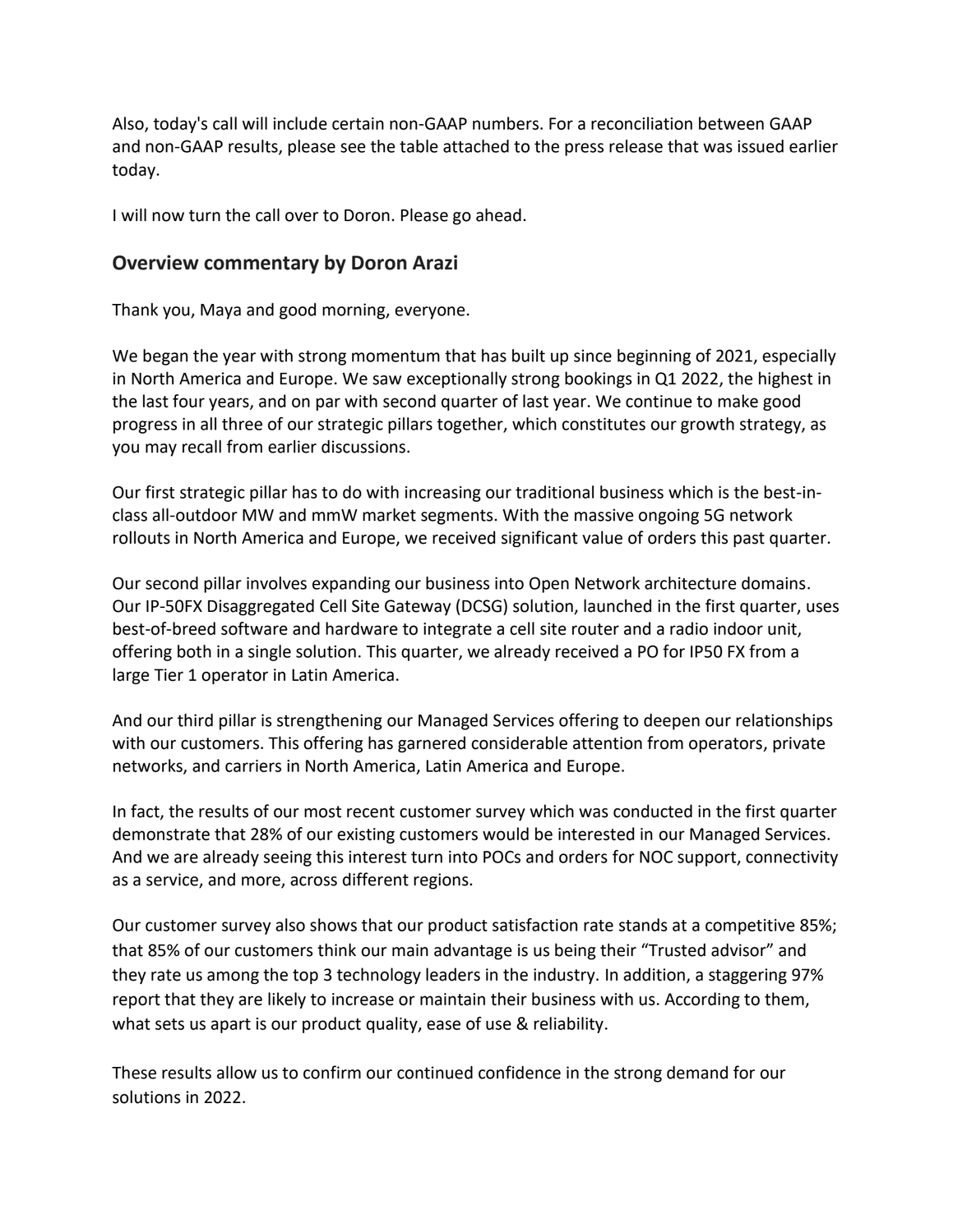I will now give you an overview per region.

**In North America** we experienced high demand and received healthy bookings. Based on the current outlook we anticipate another record year in this region.

As we announced earlier today, we signed a contract with DISH and started receiving orders worth multimillion dollars. DISH will leverage our ultra-high-capacity IP-50C microwave and IP-50E millimeter wave transport solutions to support its nationwide 5G network rollout. We will also provide them with deployment services for smooth roll-out and network asset management. DISH is America's first cloud-native 5G network service provider and we feel proud to be their choice of partner.

Also, in the first quarter we won a deal with a large North American carrier to provide them with our all-indoor technologies.

In this region, in addition to accelerated 5G rollout by large operators, we are seeing the ISPs and private networks market expand. In Q1, we enhanced and grew our sales funnel significantly, winning a tender in this domain as well.

**In India**, the continued high demand is reflected in the strong orders and the bookings we received. Here, we mainly work with the region's Tier 1 operators helping them with fast site upgrades and network expansion to prepare for the 5G era and deliver uninterrupted connectivity. In February, a leading Tier 1 operator placed orders for our all-outdoor 5G-ready multicore solution, with delivery scheduled for Q2 and Q3 2022.

Country-wide, the 5G spectrum tender is on track. E-Band spectrum release for backhauling is on its way which presents a significant opportunity for us. We believe that our long-time market leadership and reputed name will help us have a decent market share in this domain.

**In Europe**, we had an exceptionally strong quarter. In fact, it was a record quarter in the past two years. Here, as large operators begin their 5G field trials, we provide them with our latest capabilities and technologies. A leading Tier 1 operator and a third-party DCSG have tested our RAON which proved that our RAON software works well with other open network elements.

We also finished a successful POC with a Tier1 global operator as part of their TIP activity. In addition, we acquired a new Tier 2 customer. We will be supporting them with their nationwide 5G projects.

In **APAC,** we saw an improvement in the business environment compared to the last quarter. Post-Covid, countries are opening up and the market is working its way back to normal, except for China. This past quarter, we acquired two new private network customers in this region. Bookings were strong.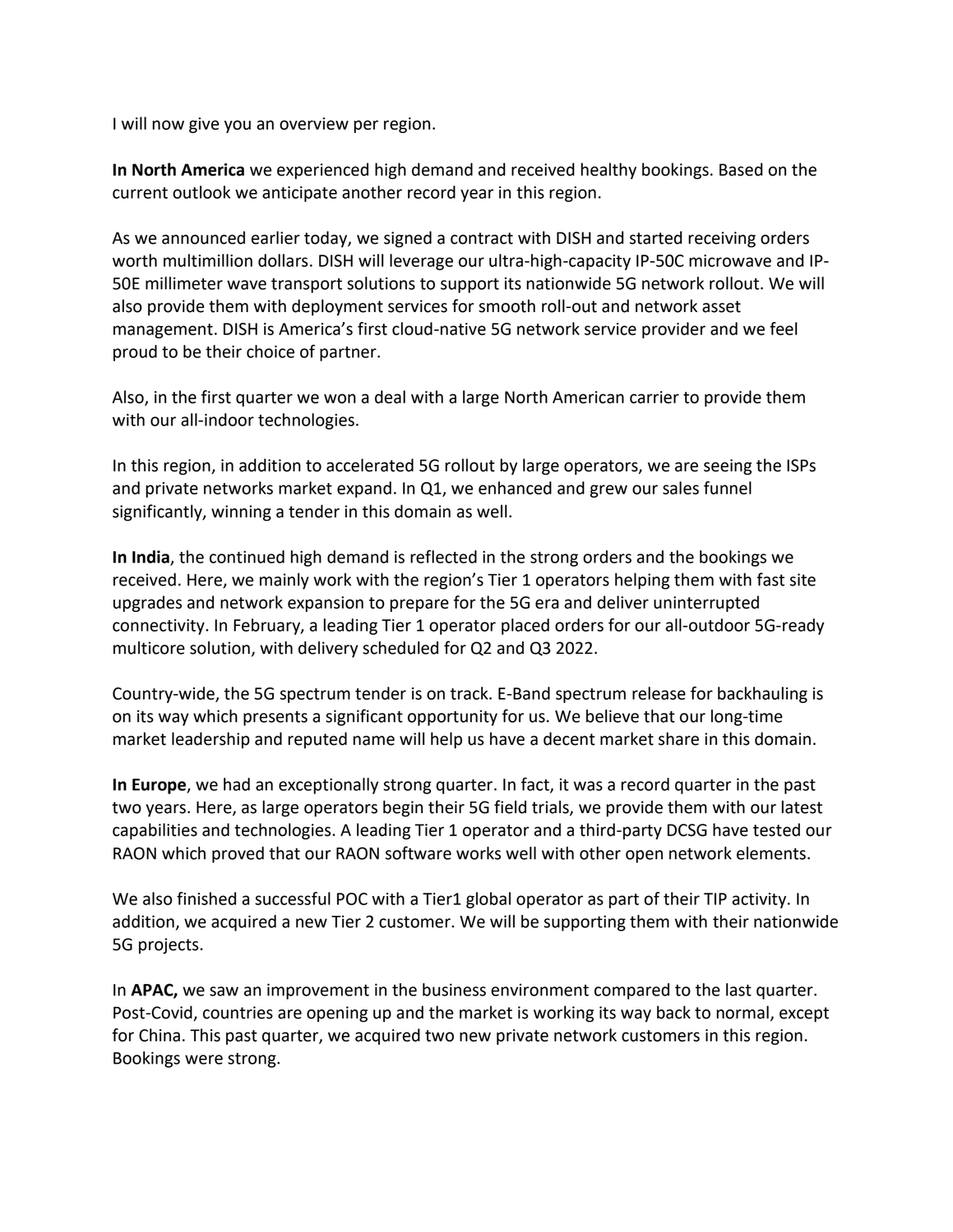In **LATAM,** we experienced a very strong start to the year thanks to strong bookings. The pandemic seems to be behind and businesses recovering. Despite some political instability which has an impact on business decisions and ongoing projects, investments are beginning to increase in several different countries. We received POs for our IP50 FX from leading Tier 1 operators in Paraguay and Argentina.

In **Africa,** we had a slow quarter, in line with our expectations, due to seasonality.

On the delivery and gross margin front, this quarter we continued to experience the challenges we spoke about in our previous call. These challenges caused our revenue to be somewhat lower than our expectations. So was the gross margin. This quarter, an issue that stood out was shipping costs relative to our expectations. We have been analyzing the main reasons for this specific cost increase in order to take action where we can and to get a better control of it. As stated in our previous analyst call, we believe that these challenges are temporary. Improvement in our gross margin is expected only during the second half of the year, assuming gradual improvement in our supply chain and shipping constrains and costs.

Our main goal is to continue to meet the increased demand we are seeing from our customers and maintain and expand our market share. That said, we are doing our utmost to improve our gross margin via short-, mid-, and long-term cost reduction initiatives, as well as price increases, where applicable.

Looking ahead, we feel confident about our core domain products as well as our newer products such as IP50 FX which help us leverage the fast-growing open networks trend. We believe that our positioning as best-in-class providers of MW and mmW technologies as well as a leader in the new, disaggregated market will continue to drive positive returns. As I mentioned earlier, these two areas cover the first two pillars of our growth strategy. In addition, expansion in the third pillar, which is Managed Services, will bring us more recurring business and revenues and improve our gross margin. Our belief is that, together, increased activity in all three pillars will help us achieve margin expansion, which is our core aim.

The bottom line is that demand looks strong, and we see opportunities to increase our market share. Thus, in spite of the challenges associated with deliveries and cost increases, we are optimistic about the future.

With that, let me now turn the call over to Ran to discuss the financials for the quarter. Ran?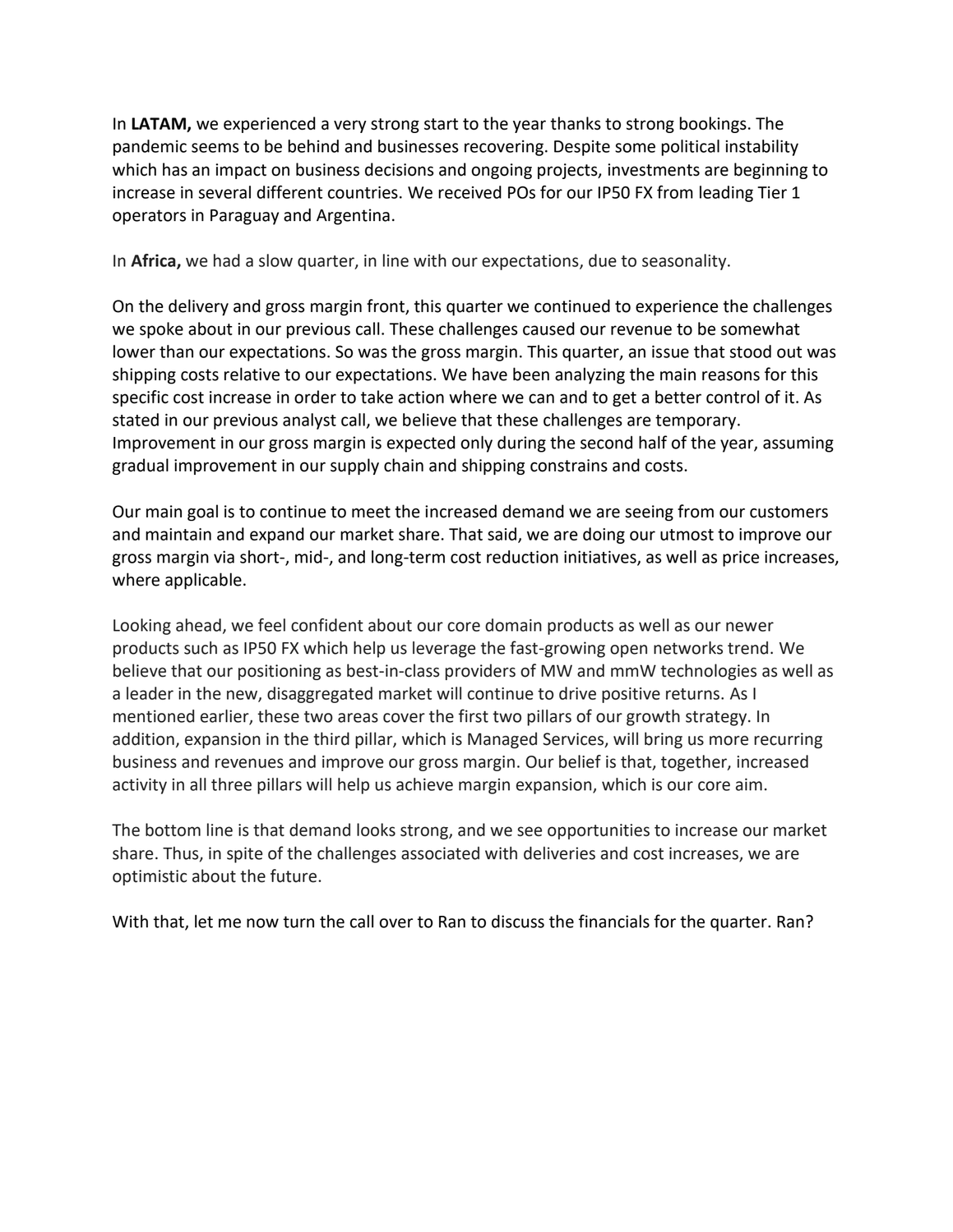### **Financials - Ran Vered**

Thank you, Doron and good morning, everyone.

To help you understand the results, I will be referring mainly to non-GAAP numbers. For more information regarding our use of non-GAAP financial measures, including reconciliations of these measures, we refer you to today's press release.

Like Doron mentioned, during Q1 2022 we saw strong bookings coming from North America, Europe, India and Latin America. We see strong continued demand overall.

Let me now review the actual numbers with you.

**Revenues** for the first quarter were \$70.3 million, up by 2.9% compared with \$68.3 million in Q1 last year, somewhat lower than expected. In Q1 we experienced several challenges, which included delivering some of our products on time due to component shortages and supply chain disruptions. That said, as I mentioned earlier demand continues to be high.

Our strongest region in terms of revenues for the quarter is **India** with \$15.6 million, reflecting ongoing deliveries for our main customers and in line with the strong demand we see in this region.

Our second and third strongest regions in terms of revenues for the quarter were **LATAM** and **North America** with revenues of \$13.9 million and \$13.3 million, respectively. As Doron mentioned, in LATAM the pandemic seems to be behind us, and business is recovering.

We had 2 above 10% customers in the first quarter.

**Gross profit** for the first quarter on a non-GAAP basis was \$19.5 million, giving us a non-GAAP gross margin of 27.7%, lower by almost 2% than the first quarter of 2021. The relatively low gross profit is mainly due to expedite costs derived from component shortages and increased shipping costs.

**Operating expenses** on a non-GAAP basis for the first quarter were \$20.1 million, in line with our expectations.

**Research & Development** expenses for the first quarter on a non-GAAP basis were \$6.8 million, lower than in Q1 2021. We expect an increase in our R&D expenses in the next quarter as part of the continued productization efforts for our new chip.

**Sales & Marketing expenses** for the first quarter on a non-GAAP basis were \$8.5 million, compared to \$8.2 million in Q1 2021.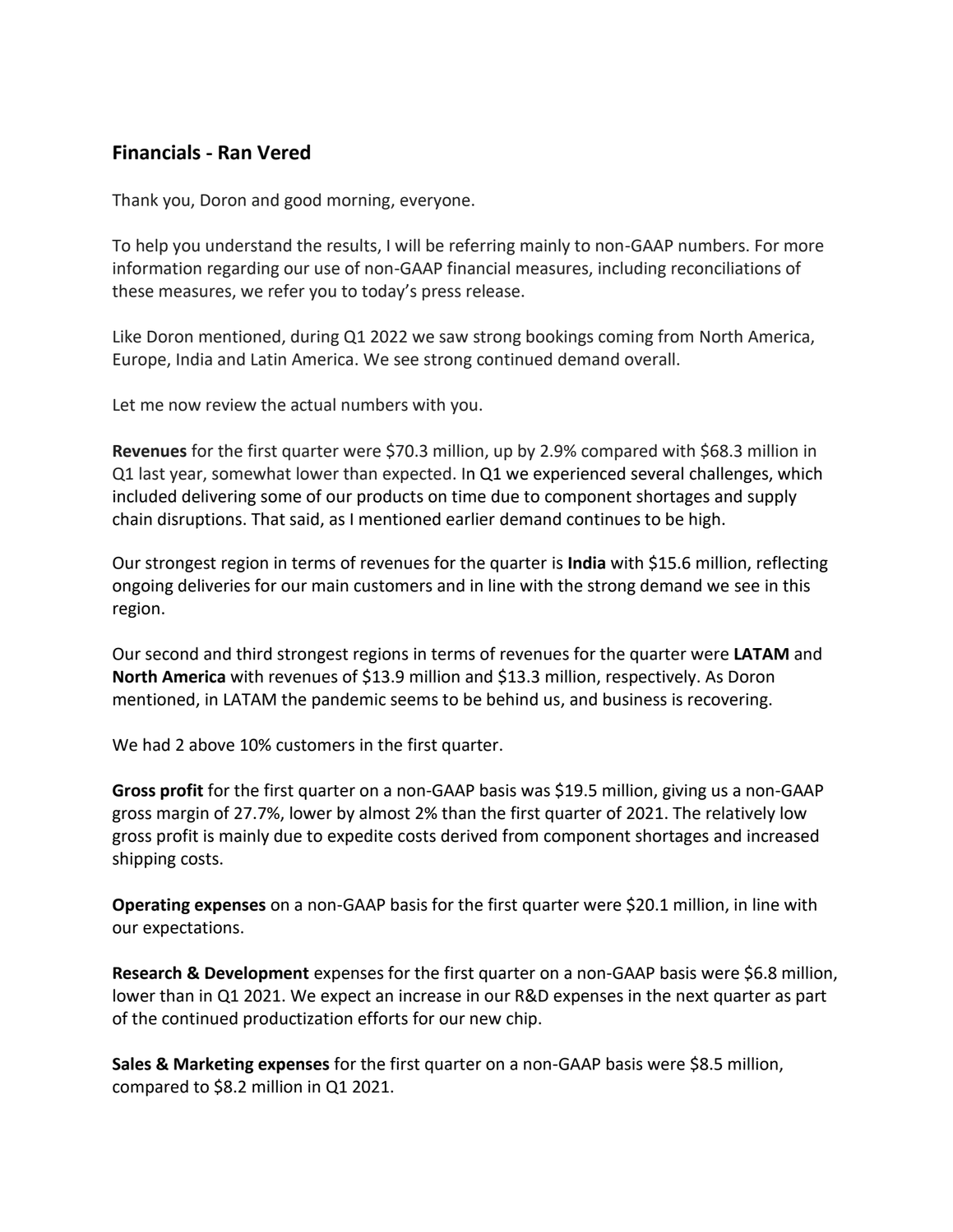**General and Administrative expenses** for the first quarter on a non-GAAP basis were \$4.8 million, same as our expectations.

**Financial and Other Expenses** for the first quarter on a non-GAAP basis were \$1.2 million, lower than our expectations.

**Our tax expenses** for the first quarter on a non-GAAP basis were \$0.1 million. This is in line with our expectations.

**Net loss** on a non-GAAP basis for the quarter was \$1.9 million, or \$(0.02) per diluted share.

As for our balance sheet, our **inventory** at the end of Q1 2022 was \$58.1 million, up from \$48.5 million at the end of Q1 2021 but lower than Q4 2021. The level of inventory still reflects our need to stock long lead-time and strategic items as a result of increased customer orders as well as the ongoing component shortages. We strive to keep our inventory levels lower but given the current environment, sometimes the need to stock key and long-lead items arises.

Our **trade receivables** are now at \$120.7 million, up from \$106.7 million at the end of Q1 2021. Our DSOs now stand at 150 days, higher than the 141 days in Q1 2021.

This quarter we were able to better control our cash flow from operations and investing activities, compared to Q4 2021. We have a strong balance sheet including \$25 million of cash and have available unused credit facility of \$23M.

**Net cash used in operating and investing activities** for the first quarter was \$4.5 million.

**Net cash provided by financing activities** for the first quarter was \$12.2 million.

Looking forward, we see strong operator demand. But as the year unfolds, we also see that the global component shortage, supply chain disruptions, and shipping issues continue to create business challenges as well as fluctuations in our gross margin. Although the situation remains volatile, we are constantly taking measures to counter the challenges, and are well positioned to take full advantage of long-term opportunities.

We continue to target revenue growth in 2022. Assuming an improvement in the components, supply chain and shipping drawbacks, we now expect yearly revenue to be between \$300- \$315 million. Improvement in our gross margin is expected only during the second half of the year, assuming gradual improvement in our supply chain and shipping constrains and costs.

With that, I now open the call for your questions. Operator?